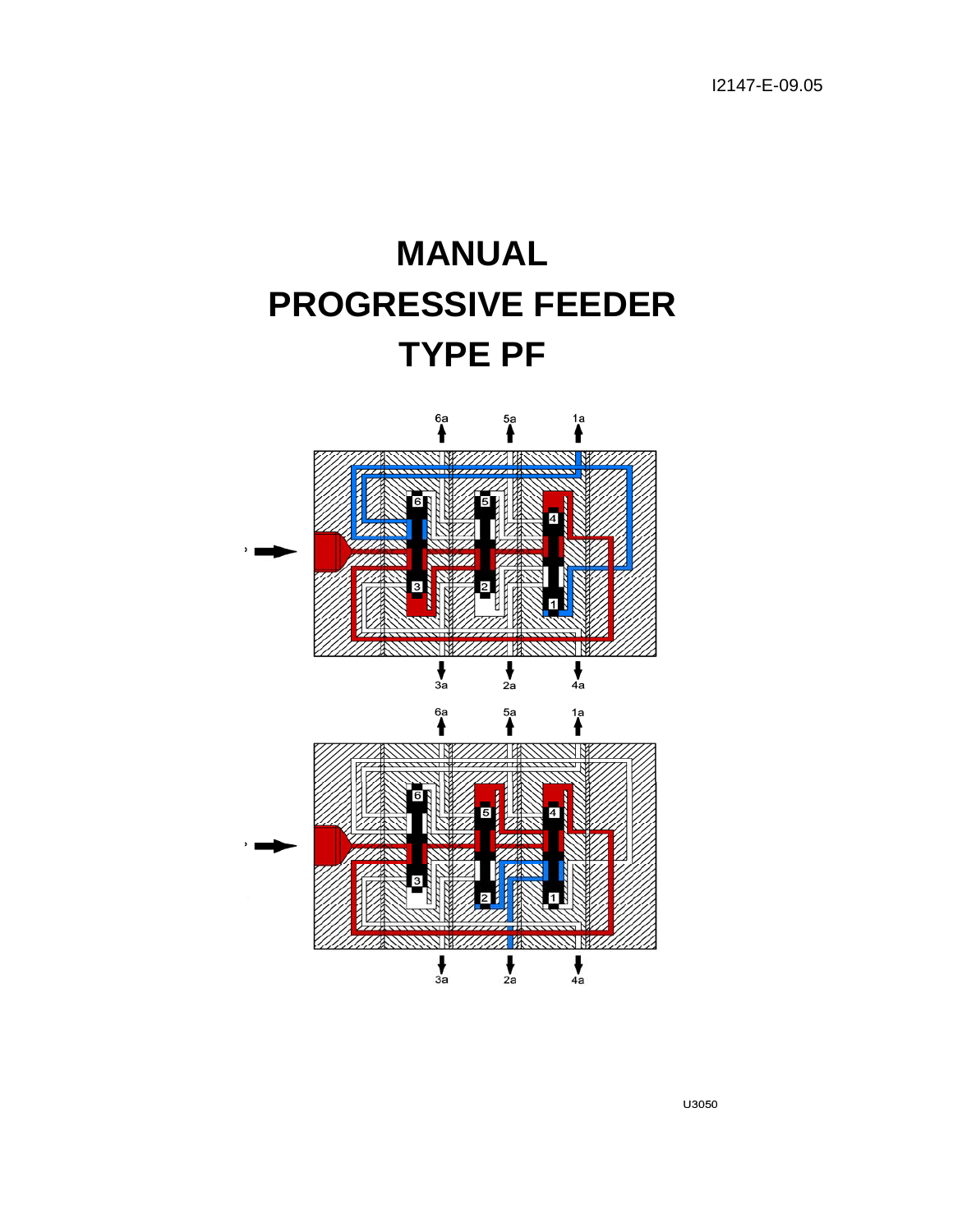# **Progressive systems**

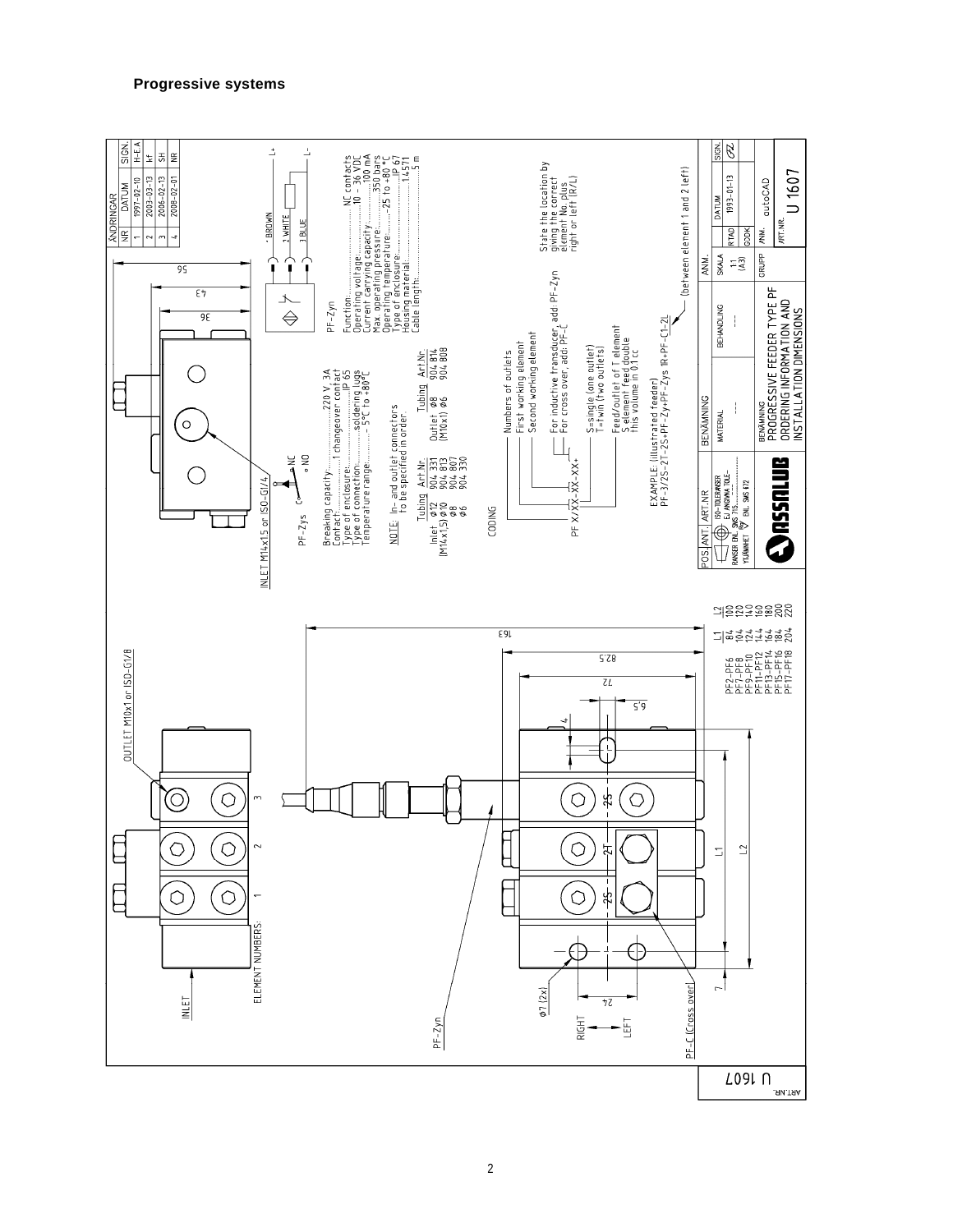# **Mounting instructions**

#### **1. In general**

- Compare pipe layout plan with actual conditions.
- Mount feeders in the center of lubrication points to be supplied.
- Pay attention to cleanliness! Avoid entering of dirt into the components!
- Mount feeders distortion-free on plane surfaces. Make up unevenness by shim rings.
- Mount pump and auxiliary equipment, wire control and monitoring equipment for automatic systems according to electric wiring diagram.
- Lay tubing; pay attention to clean tubes, if necessary flush out lines (similar to hydraulic lines).
- Fill reservoir with lubricant.
- Bleed system.
- Check function.

### **2. Feeders**

The feeders will be assembled in the factory, ready for use,

- a) according to existing tube layout plan,
- b) according to order code corresponding with the customer's order.

Each feeder manifold consists of at least 3 feeder sections and one inlet and one end section. The planned feeder outlets may **never** be plugged, unless the appropriate alternate outlet is used.

Maximum number of feeder sections: 9.

The number of outlets **S** or Tas well as the measured amount of lubricant per outlet and feeder cycle is marked on the name plate of every feeder section. The stamped-on index number, **Pressure pattern in main line at pump outlet**  multiplied with 0.1, will result in the output in  $\mathsf{cm}^3$ .

With T-sections (Twin  $= 2$  outlets), this quantity will be dispensed from each of two outlets.

With S-sections (Single = 1 outlet), twice the quantity stamped on will be dispensed from either the right or left outlet.

If several outlets are **externally connected** (crossporting), a multiple of one feeder section amount may be pushed out per feeder cycle. The metered amounts of all connected piston sides are to be added together!

One feeder cycle represents one dispensing of the planned . lubricant quantity from every one outlet. To carry out one . cycle, the feeder must be supplied by the pump with a volume appropriate to the sums of the feeder section displacements.

## **3. Tubing for grease systems**

Pump -> master feeder: tube dia. 10x1, 12x1, (12x1.5) master feeder secondary feeder: tube dia.10x1 feeder

-. lubrication point: tube dia. 6x0.7

Other tube dimensions may be of advantage in case of extreme systems and conditions (small, large, cold, hot).

### **4. Lubrication point connections**

Check prior to connection of tubing to the lubrication points that the lubricant supply boreholes in the bearings are unobstructed.

### **5. Grease reservoir**

The reservoir must be filled with (filtered) grease of NLGI grades 1 or 2. Use only greases suitable for centralized lubrication systems with EP-additives.

## **Maintenance directions**

When inspecting the system, pay attention to the following: • Do not overfill the reservoir and do not have it emptied completely.

- Fill in grease free of air.
- The lubricant must be clean and suitable for this centralized lubrication system.
- Open bleeding tap at the reservoir after every filling of the reservoir and actuate pump until lubricant emerges bubble-free.
- **Never close the outlet of a feeder** which is provided for the supply of a lubrication point or of a secondary feeder. This feeder would block the whole system!
- Replace ruptured blowout discs, find out, however, beforehand the cause of the excess pressure and eliminate the cause.
- Observe pressure loss in main line on pressure gauge.
- Find out the cause if faults of the function will be indicated by extreme pressure fluctuations.
- Check that all connections and screw unions at pump, feeders and lubrication points are tight.

The total restistance to be overcome by the pump pressure depends on the following factors:

- Grease penetration resp. oil viscosity (type and temperature)
- Tube lengths and tube cross sections (inner diameter)
- Flow velocity of the lubricant
- Inner resistance of the feeders
- Resistances at the friction points

As the resistances at the various friction points and the tube lengths leading to them are different, the pressure varies during a lubrication cycle.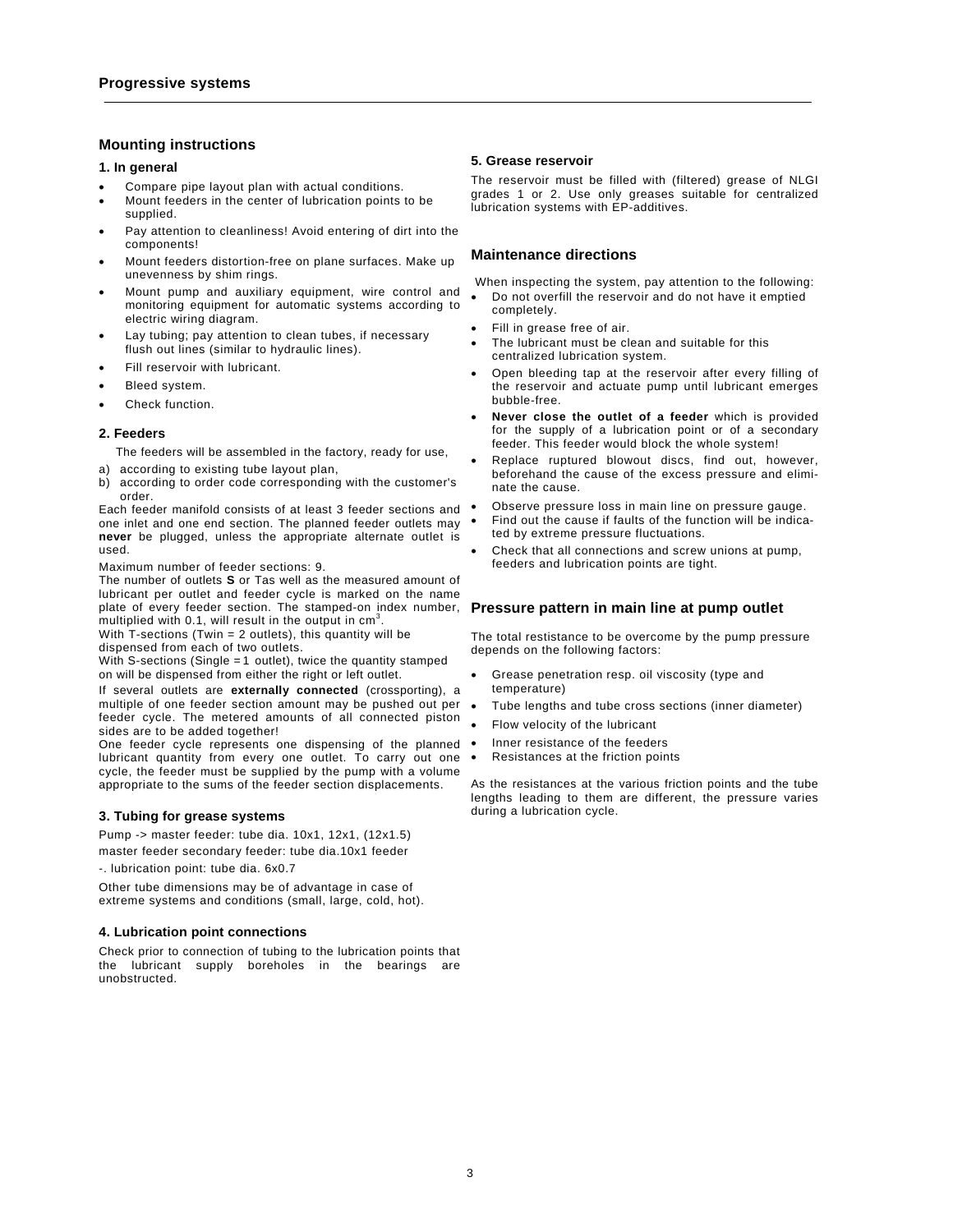# **Filling up of a progressive system before putting system into service**

lubrication points are supplied with the planned lubricant as well as the lubrication lines are to be prefilled either by lubricant suitable for the system. gun.

To make sure that after the first actuations of the pump all All connection lines between master and secondary feeders quantities, it is necessary to prefill the system with the direct connection pump - tubing to be filled or with a grease



Connect main line with pump and actuate pump until bubble-free lubricant emerges at the other end. Afterwards connect free tube end with master feeder.

The secondary lines are not connected to the master feeder. Actuate pump until bubble-free lubricant emerges from all feeder outlets.

Connect secondary lines to the master feeder afterwards.

If the secondary lines are connected already to the feeder -<br>e.g. when checking an installed system - proceed as follows:<br>Unscrew plug end fittings and - as far as existing - blockage<br>indicators resp. blowout bodies. Actua afterwards.

Actuate pump until lubricant emerges from the prefilled connection line between master feeder and secondary feeder. Then connect the free tube end with the secondary feeder.

Proceed according to C2 above

Actuate pump until lubricant emerges from all tube ends. Connect secondary lines (connection lines to lubrication points) with the lubrication points afterwards.

Check that lubricant supplied will be accepted by all friction points.

## **The system is ready for use!**

Check function by several pump actuations. Check monitoring equipment - in systems with functional control - by blocking one feeder outlet. (Fit screw plug into one feeder outlet).

# **Attention!**

Continuous operation of a progressive system with idle machine may lead to overfeeding of the bearings with lubricant and may cause overpressure in system. This may lead to an unexpected fault indication.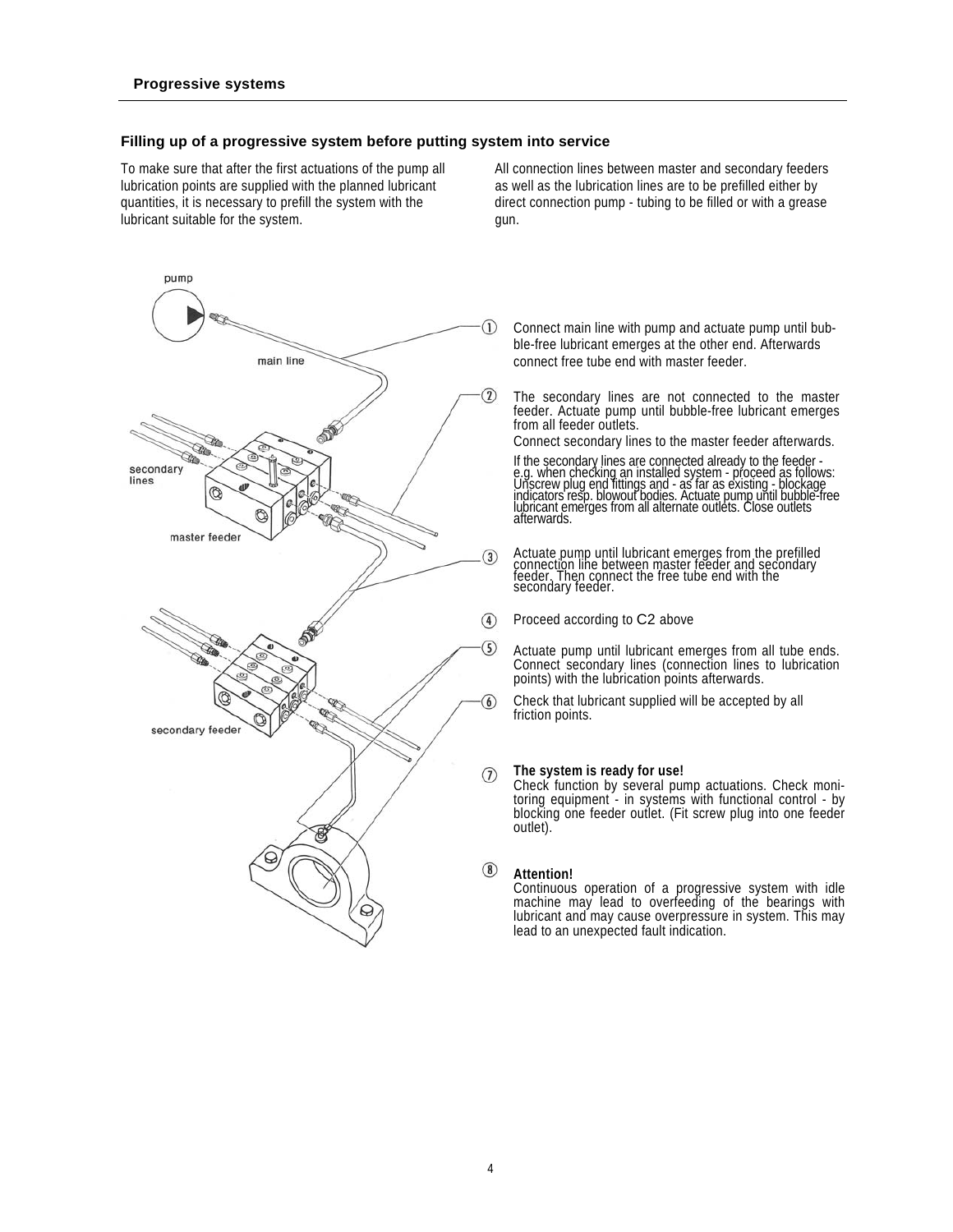## **Repair instructions**

## **Breakdown causes**

#### **1. Pump does not deliver:**

Is there any operating energy available (voltage, compressed air, oil pressure)? Are the connections (electrical, pneumatical, hydraulical) in good order?

Control unit in good order?

Empty reservoir?

Bleeding of pump carried out?

Pump set to zero-supply?

Pump mechanically in good order?

## **2. Air in system:**

This may lead in monitored automatic systems to delayed signal action.

#### **3. Feeder**

Are there two lubrication points connected to one feeder outlet? In this case, one lubrication point will usually not receive the planned lubrication amount. Blocked feeder.

# **Cause of a blockage in the system**

- − Crushed or clogged lubrication line.
- Bearing either clogged or overfilled with lubricant.
- Lubricant unsuitable for centralized lubrication systems.
- − Closed feeder outlet.
- − Blocked feeder.

### **Indication of a blockage**

Overpressure exceeding the operating pressure signals a blockage and is indicated as follows:

- By the electrically operated relief indicator at the pump or in the system. The blowout disc is ruptured and the micro switch will transmit a signal.
- On the pressure gauge.
- On the cycle indicator (resp. cycle switch) of the feeder.
- At the blockage indicator fitted to the feeder.
- By the pressure switch fitted to the system (in oil circulating systems).

## **Detection of blockage**

If blockage indicators are mounted to the feeders, the blockage will be easily detected. If the blowout disc is ruptured or the indicator pin of the blockage indicators is visible, the system downstream of the appropriate feeder section must be checked.

If the feeders are without blockage indicators, proceed as follows:

- 1. Unscrew main line from master feeder. Replace any ruptured blowout discs at the pump. Actuate pump and check that lubricant is fed properly.
- 2. Screw main line to master feeder. Unscrew plug end fittings of the feeder one after the other and actuate pump every time. The plug end fitting opened which will cause dropping of the excess pressure indicates the blockage. Check appropriate secondary line and bearing and repair. If the particular feeder section is blocked, see section "Repair" below.

3. If no blockage will be detected on the master feeder, unscrew plug end fittings of secondary feeders one after the other and actuate pump every time.

For large systems it will be of advantage to screw a lubrication nipple into the feeder inlet and then check the feeder function with a grease gun.



#### **Repair of a blocked feeder**

Remove feeder from system. Note sequence of feeder sections (e.g.  $2T - 6S - 4T$ ).

Unscrew the screw plugs of the piston boreholes (cylinders) and push pistons back and forth (do not push out). If a piston may be easily moved, replace screw plugs. Check next feeder section until blocked piston is found.

Push out piston of blocked feeder section and check borehole of feeder section and surface of piston for scratches and damage. If heavily damaged, replace feeder section.

### **Attention!** Pistons may **not** be interchanged!

If there are deposits of hardened grease on piston and also in the borehole of the feeder section, this must be removed by washing and blowing out. The boreholes within the feeder section must be free from any grease deposits. Check with a thin wire!

#### **Attention!**

If grease hardens, it is an indication that it is unsuitable for the centralized lubrication system. The lubricant supplier should be asked for advice!

Re-assemble feeder manifold in the sequence noted (2T - 6S - 4T) after all feeder sections have been checked.

To avoid seizing of the pistons, tighten nuts of tie rods only with the standard **torque** to be applied for the bolt size. torque 25 Nm

- Check function of feeder manifold with oil or grease.
- − Mount feeder to system.
- Put system into service and check operating pressure.

## **Important!**

**Pay utmost attention to extreme cleanliness when carrying out repairs!**